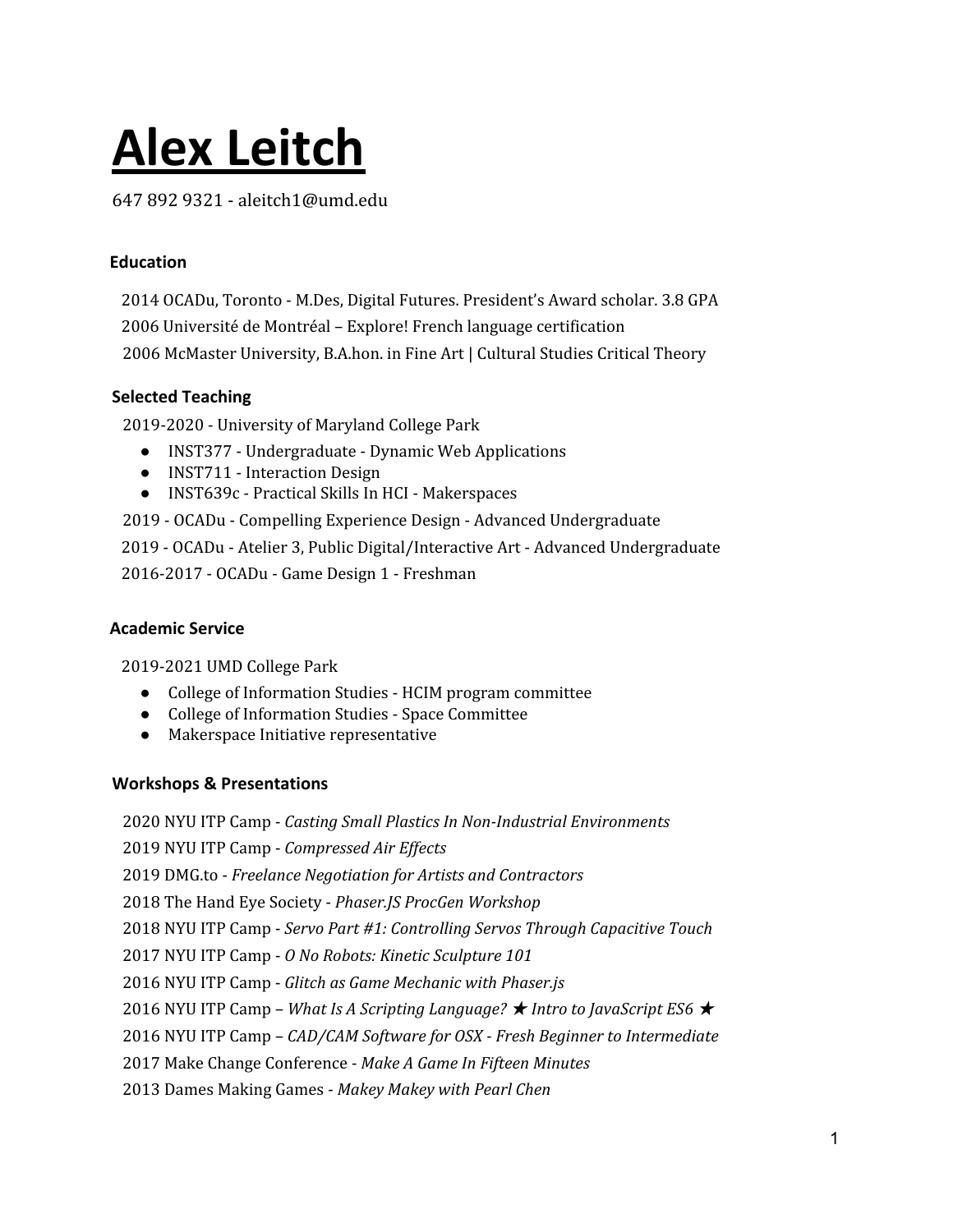#### **Awards & Grants**

 Teaching Innovation Grant - \$12,635 - *Innovation in code education via automated testing* Toronto Arts in the Park - \$15,000 - *as part of Make Friends Community Collective* Ontario Place Winterlights Festival - \$7,500 - *with Sagan Yee and Len Predko* Different Games Ambassador to GDC - \$2,500 OMDC/CMF Grant - \$343, 373 for *Little Robot Friends Land of Logic* Toronto Arts Council Media Arts Personal Grant, \$5000 - *Hothouse* Banff School - Full Lougheed Scholarship for Leadership in Creative Ecologies OCADu Special Award for Entrepreneurship Presentation - \$1000 OCAD-U President's Award – \$17,500 - Graduate school scholarship Firefly Art Grant - \$250 – *The Rainbow Gun* Awesome Foundation Grant - \$1000 *- The Rainbow Gun* (Flamin' Rainbows) Black Rock LLC Art Support Grant to The Heart Machine – team award

### **Exhibited Artworks**

2018-2019 *Aqualith* - Winterlights Festival - Ontario Place, Toronto, ON 2017-2018 *Nebula Space Derby* - Zeenoks Space Bar And Grill, Toronto, ON *Procedural Autobio Roguelike -* Hand Eye Society, Toronto, ON *Hothouse* - Come Up To My Room, Gladstone Hotel, Toronto, ON *Mechanism* - OCADu GradEx 2014, Toronto, ON *PsXXYborg* - Sight and Sound Festival, Montreal QC, Interaction Lead *Psychlepath* - TIFF Nexus, Toronto, ON *The Rainbow Gun* - Firefly Festival, VT *Cloud Cover* - BurnTO Decompression, Toronto, ON *The Heart Machine* - Production Team - Black Rock City, NV *Don't Touch My Hair* - Rated R Exhibition, Toronto, ON

#### **Selected Leadership Roles**

- Long Exposure Fesival Leadership Team
- Technical Director, Stitch Media, Toronto, Canada
- 2014-2018 Artifact.Systems Lead consultant/senior JS developer
- 2016-2018 Make Friends Creative Community Collaborative, Board Member
- 2013-2014 Research Assistant game:play Lab, OCADu
- 2012-2014 Dames Making Games, Co-Founding Board Member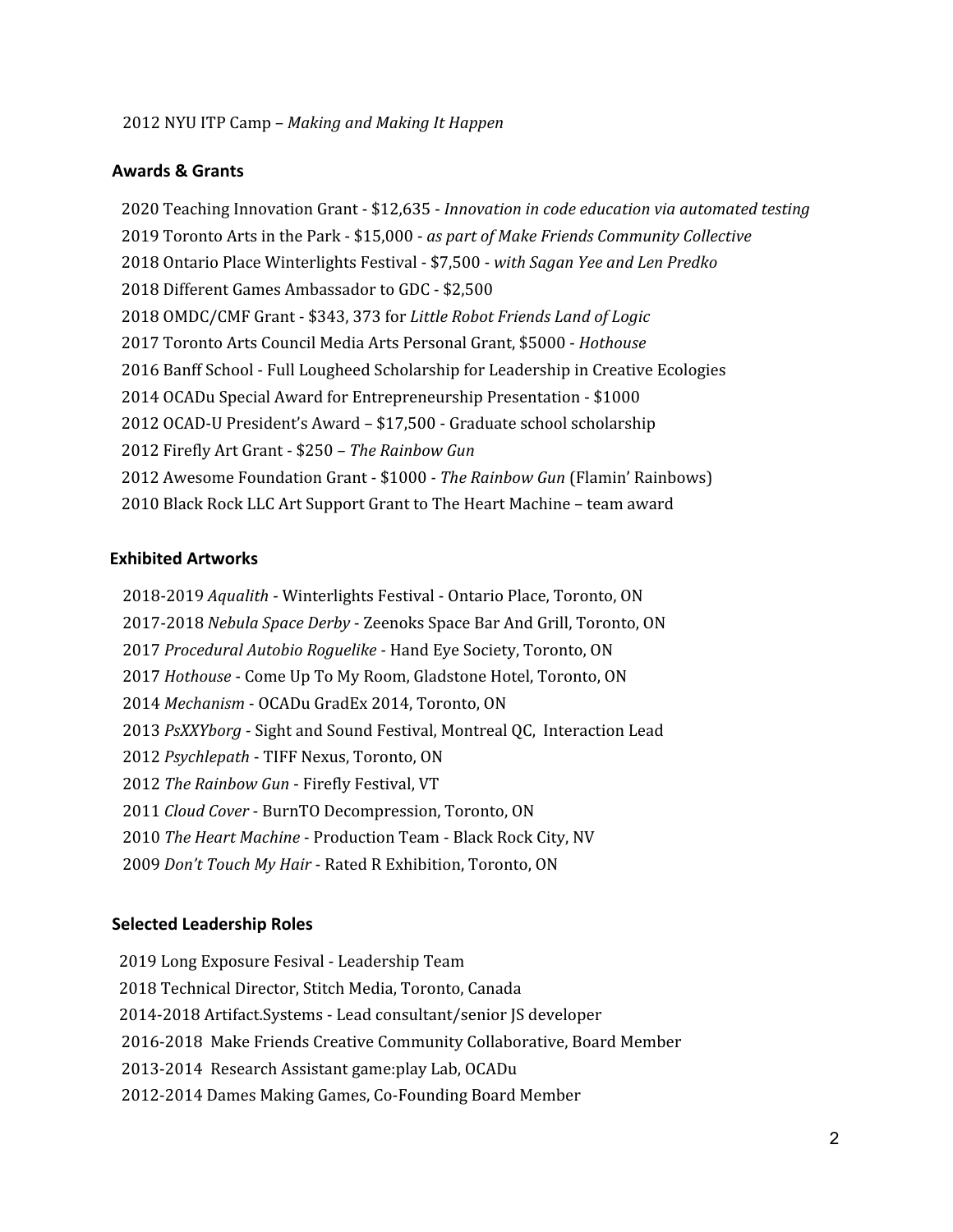2010-2014 Site 3 coLaboratory, Co-Founder and Executive Director

#### **Selected Exhibitions**

 *Aqualith* - Winterlights Festival - Ontario Place, Toronto Come Up To My Room - *Hothouse* Nov, Toronto Mini MakerFaire - Toronto - *the Rainbow Gun* June, LIGHT - M.Des Graduate Exhibition - Toronto - *Mechanism* May, Sight and Sound Festival - Montreal - *psXXyborg* Sept, DiGRA - Atlanta GA - *psXXYborg* July, Queer Arcade at VideoFAG - Toronto - *psXXYborg* Summer, Luminato Festival - Toronto - *Marina Abramovi*ć *Institute – Prototype* June, Feminists in Games Conference - Vancouver – *psXXYborg* Sept, Toronto International Film Festival – *Psychlepath* Aug, Burning Man Festival – NV – *Super Street Fire (graphic design)* July, Firefly Arts Festival – VT – *The Rainbow Gun* June, Feminists in Games Conference – *Psychlepath* Nov, Difference Engine Initiative, TIFF Bell Lightbox – *Pyschlepath*

#### **Conference Presentations**

Different Games at GDC - Procedural Generation In Javascript-Based Games

- GaymerX East *Subversive Games Panel*
- GaymerX East *Subversive Games* <https://www.youtube.com/watch?v=z3bCyEX56gk>
- Colloquialisms in JavaScript Hello, Con! [https://www.youtube.com/watch?v=wM1g\\_ota8-0](https://www.youtube.com/watch?v=wM1g_ota8-0)
- Different Games Conference *Glitch, Breakage, and Texture in Interactive Art* <https://www.youtube.com/watch?v=gIjxHmzGqz4>
- Different Games Conference *The Non-Compliance of Glitch: A Reflection on PsXXYborg* <https://www.youtube.com/watch?v=BzUeZfc6nJc>

MakeChange Maker Conference - *Guest - Accelerated Development Practice*

CHI SpecFic Colloquim - Guest - *Retrofuturism And Fetish In Science Fiction*

FITC-WMM- *Technical Community Building*

3 Minute Thesis OCADu - *Private Public Art Portals (Viewer's Choice)*

MakerFaire - *the Rainbow Gun: How To Learn Through Prototypes*

- Feminists in Games conference *psXXYborg|screenPerfect*
- Arts & Letters Club *Contemporary Sculpture and 3D Printing*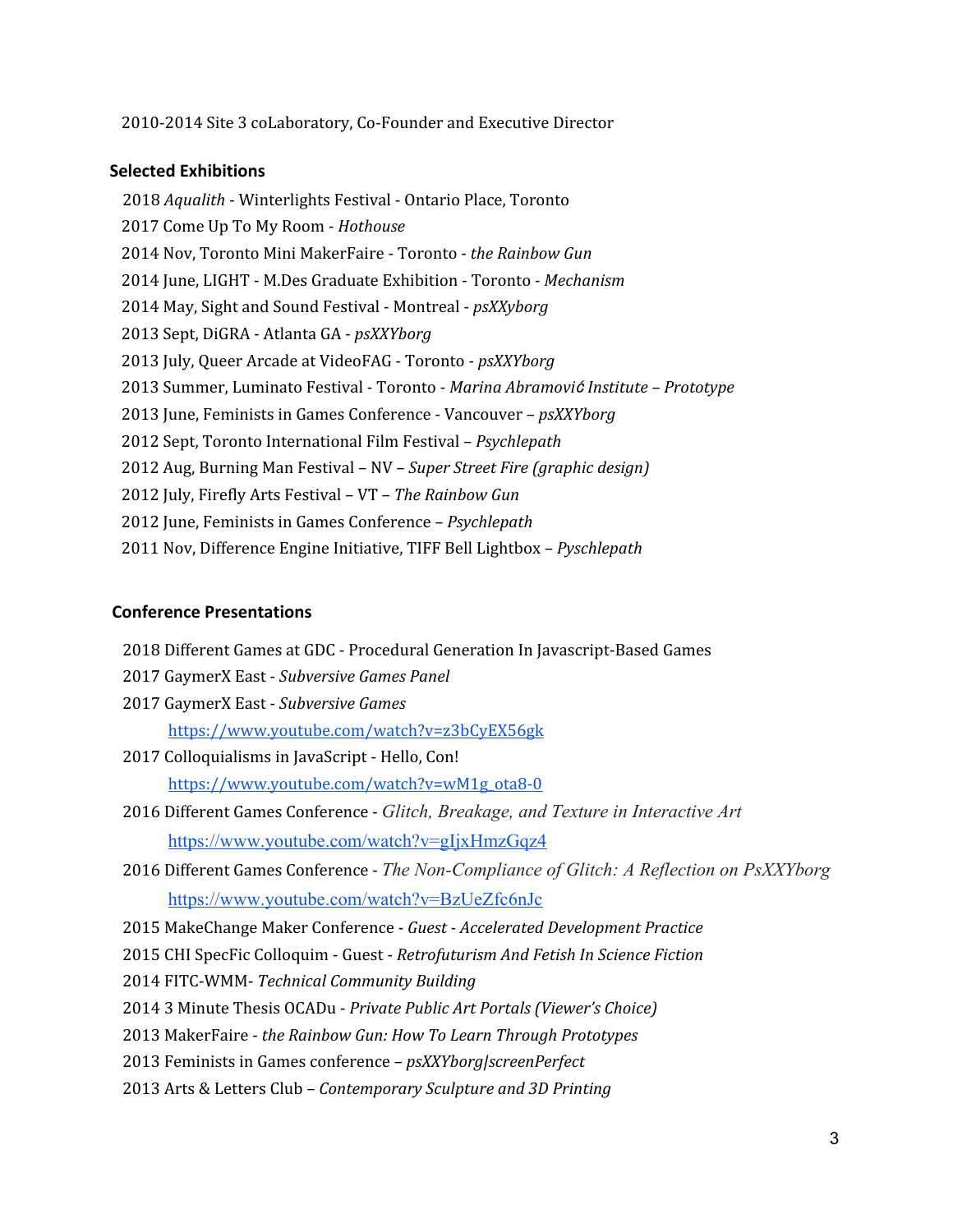- 2013 TedxOCADu *Curiosity and Social Dis-Ease* <https://www.youtube.com/watch?v=cPKYPz1u9LA>
- 2012 Dual Screen Coding Landscape for Indie Devs <https://www.youtube.com/watch?v=wa1kXSIYGC4>
- 2012 PechaKucha Toronto *Rapid Prototyping* <https://www.youtube.com/watch?v=imKl4ApGo5I>
- 2012 Function Keys Festival *Laser Based Collaborative Space* <https://www.youtube.com/watch?v=ZaUye4zl9Y4>
- 2012 Girl Geeks Toronto *Why We Prototype*
- 2012 TIFF DigiKid's Playspace *Presenter with Site 3 coLaboratory*
- 2012 Border Down Design Jam *Presenter, Credentials and Permission to Speech* <https://www.youtube.com/watch?v=6319ki9WcB4>
- 2012 TIFF Nexus: Introduction to Emerging Creative Forms <https://www.youtube.com/watch?v=FJKmM8ZRwq8>
- 2011 WIFT-T Toronto *DIY Fabrication. Panel: The Dif erence Engine.*
- 2011 SoOnCon Art and Technology conference Keynote, *Co-Optimism*
- 2011 Mini MakerFaire Toronto *Organizer, Lightning Talks*
- 2011 Notacon Cleveland, OH *Lasers Are Not Just For Your Remaining Eye*

#### **Selected Residencies and Workshops**

 The Hand Eye Society Toronto - Oakwood Library Residency - *Paris Night Train* Banff School - New Fundamentals: Leadership in Creative Ecologies SteamLABS Toronto - Maker In Residence, Jan-March ITP-Camp NYU: Making and Making It Happen - How To Build A Makerspace 2011-2014 Art Gallery of Ontario, Web/Sharepoint Developer

#### **Publications**

Leitch, A. Truth, Post-Truth, and Subscriptions: Consensus, Truth, and Social Norms in Algorithmic Media. In C.G. Prado (Ed), *America's Post-Truth Phenomenon: When Feelings and Opinions Trump Facts and Evidence*. Santa Barbara: CA: Praeger.

Leitch, A. Exclusive Spaces. In Prado, C.G. (Ed.). (2016). *Social Media and Your Brain: Web*‑*Based Communication is Changing How We Think.* 89-104. Santa Barbera, California.

Westecott, Emma and Epstein, Hannah and Leitch, Alex (2013) Feminist art game praxis. In: